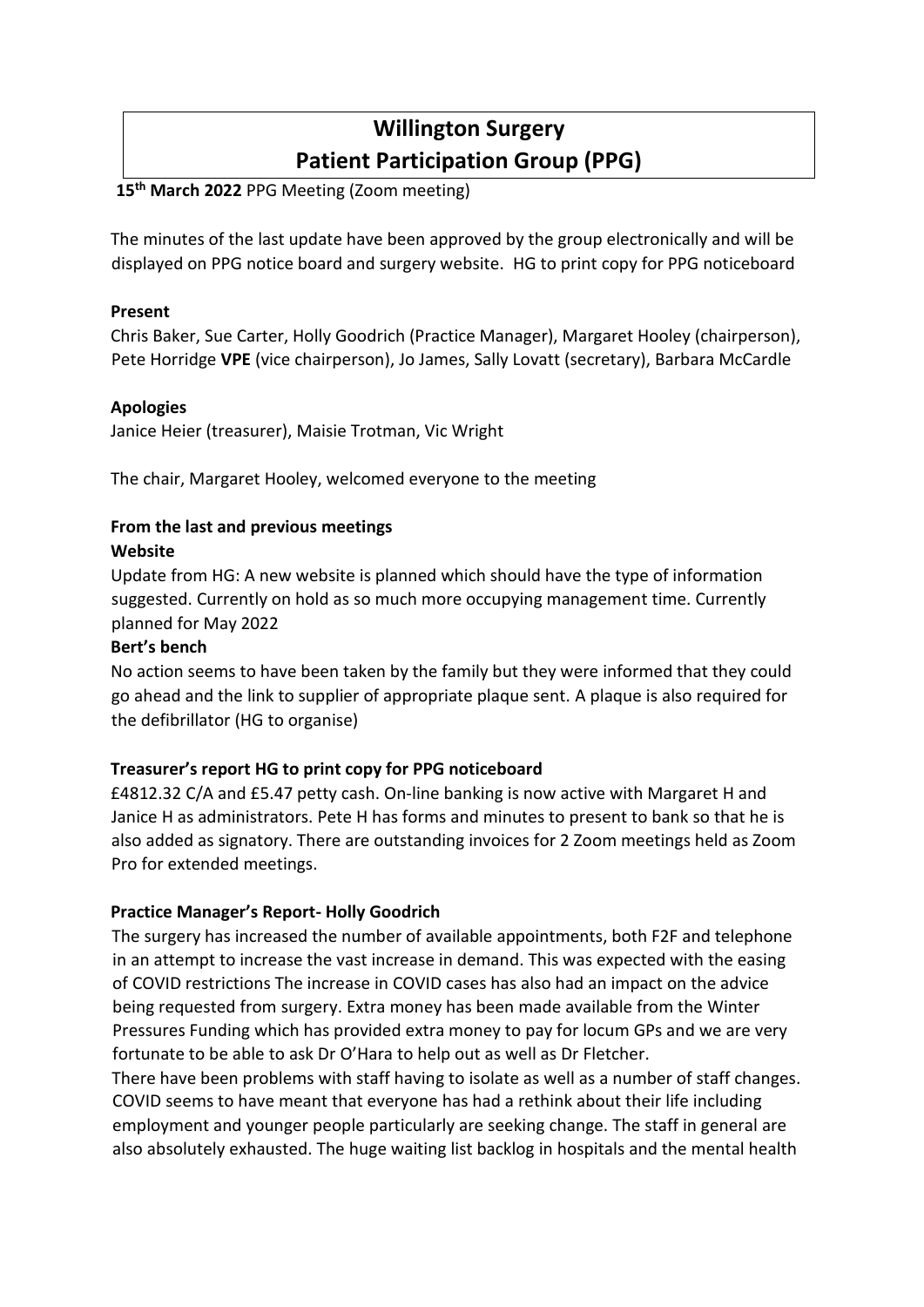services is also having an impact on Primary Care as the GPs are having to provide more support and care.

There have been problems with the on-site Pharmacy. It is now owned by Saffron Apothecaries. Despite the best efforts of the surgery to engage with the pharmacy and build relationships there are numerous complaints from patients about prescriptions not available or not completely fulfilled. The prescription process is very fast compared with the old system with paper prescriptions which had to be individually signed and taken over the pharmacy by hand. Everything from requests to receipt by pharmacy is electronic so preparation within 48 hours is an achievable target. The Pharmacy seems to hold very little stock and patients are being told to return for part or full prescriptions. Patients have been advised to take up complaints with the pharmacy as there is little the surgery can do. Patients are given other local pharmacies to choose as options. Surgeries cannot direct to a particular pharmacy (BMA guidelines). C B commented that it is sad that a local facility which has worked so well is now causing problems for patients and surgery and BM commented that, as a business, they must expect patients to turn elsewhere if service is not provided.

The Social Prescribers have settled well into roles and the reception team now require some training to start to refer patients for support.

In April there are two new Clinical Pharmacist starting and they will focus on Structured Medication Review, review of Long Term Conditions and Care Home reviews as well as dealing with Medicine Order Line queries.

#### **Any other Business**

## **Friends of Willington Surgery**

SL is lead for this with support from remainder of group. Records from previous years show the following:

#### **PPG Fund Raising Summary**

Book sales have been the most profitable source of income ranging from £48.50 in 2013 to a peak of £1130.95 in 2019

Other fund-raising campaigns include '100 squares' which generated £50 profit for each sheet with £50 paid out in prizes. This raised between £50 - £200 in various years

Easter raffles started in the old surgery when one of our patients kindly donated a decorated Easter cake. In 2014 this raised £118. Since then, an Easter raffle has raised £566 in 2017 and £440 in 2018

In 2011 we held a 'Summer Event' and asked organisations such as Citizens Advice, Derbyshire Carers to come along and we served refreshments and had a raffle which raised £118

In 2013 a Police Choir concert (with raffle) raised £336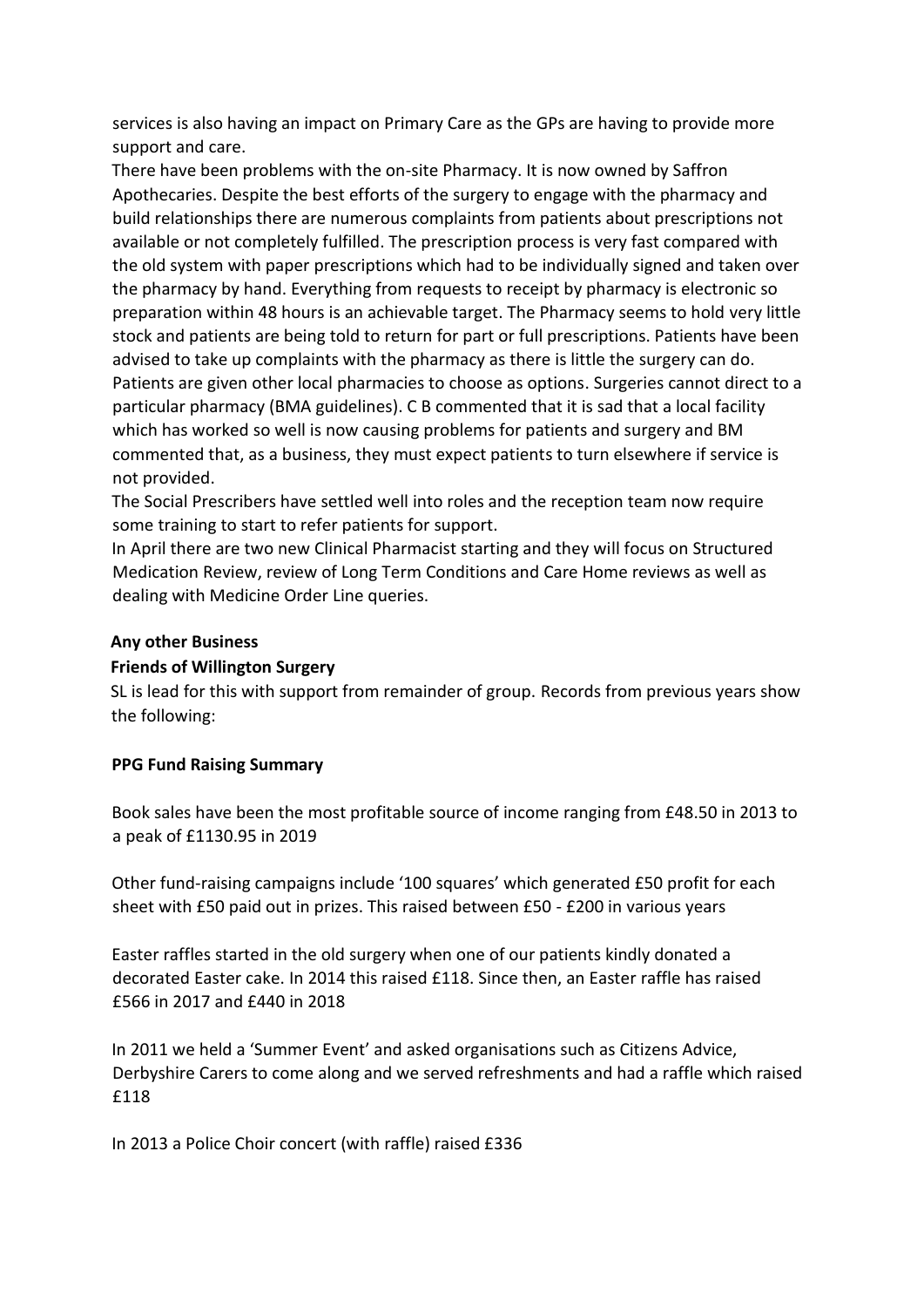In 2015 a quiz arranged by a patient raised £173

In 2019 we held a Fashion Show and with raffle this raised £696

Following move to new surgery Pete H negotiated a substantial donation from developers of housing estate

#### **Suggestions**

A lottery or tote was suggested. Administration effort but runs smoothly once established. Sponsored walk. Walk around Marina?

A walk around the five-mile path planned at Willington, the Derbyshire Wildlife Trust site. Donating half of money raised to PPG and half to Wildlife Trust.

Jo J came up with the following:

1) Marina walkabouts - people will always need to be 'escorted' to avoid complaints from residents of course. And we'll need to check Robert's happy with it. What about doing walks at particular times of the year - Easter (see the flowers and blossom), Summer (flowers and bees), Winter (Christmas Lights). People could be charged £x to come on a walk and perhaps a bit extra if we got J W, D F or G W to add in information about the bees, trugs, etc.?

2) Willington Wetlands and the Beavers - walk and talk with Derbyshire Wildlife Trust and, as you say, divide the ££ raised with them?

3) Monthly 'bring and buy' book stall. We could pop a gazebo in the corner of the car park, people bring wiped down and plastic bagged. I thought I might see if J S would do that with us perhaps? Saturdays? Flu clinic?

4) If there is a specific 'thing' the surgery would benefit from (preferably medical), then having an available pot for donations with a thermometer (see what I did there), people could just make a donation whenever they wanted to. All the better if it's something that's not too expensive because reaching the target in a relatively short space of time will encourage positive giving!

5) Pete - perhaps Alfonso starters could be sold along with S J and his Sauerkraut base. And if you each did a tutorial on You Tube?

6) Maybe hire the Village Hall for an annual Swap Shop of clothes/household items. Not 'jumble' - go for a better quality. Entry fee (modest) and then items priced up and all proceeds to the surgery. So many Facebook posts nowadays offer items for free and we all know we have too many things. Left over items could be donated to appropriate charities?

7) Garden Plants - people's cuttings and small plants sold in the spring?

8) Quiz - pick up a sheet at the surgery or ..... pay per entry. Prizes .... ?co-op vouchers, meal at Lotus on the Marina (I can fix that!), afternoon tea on Boat Street Cafe (I can sort that too), trip on the Mercia Swan?